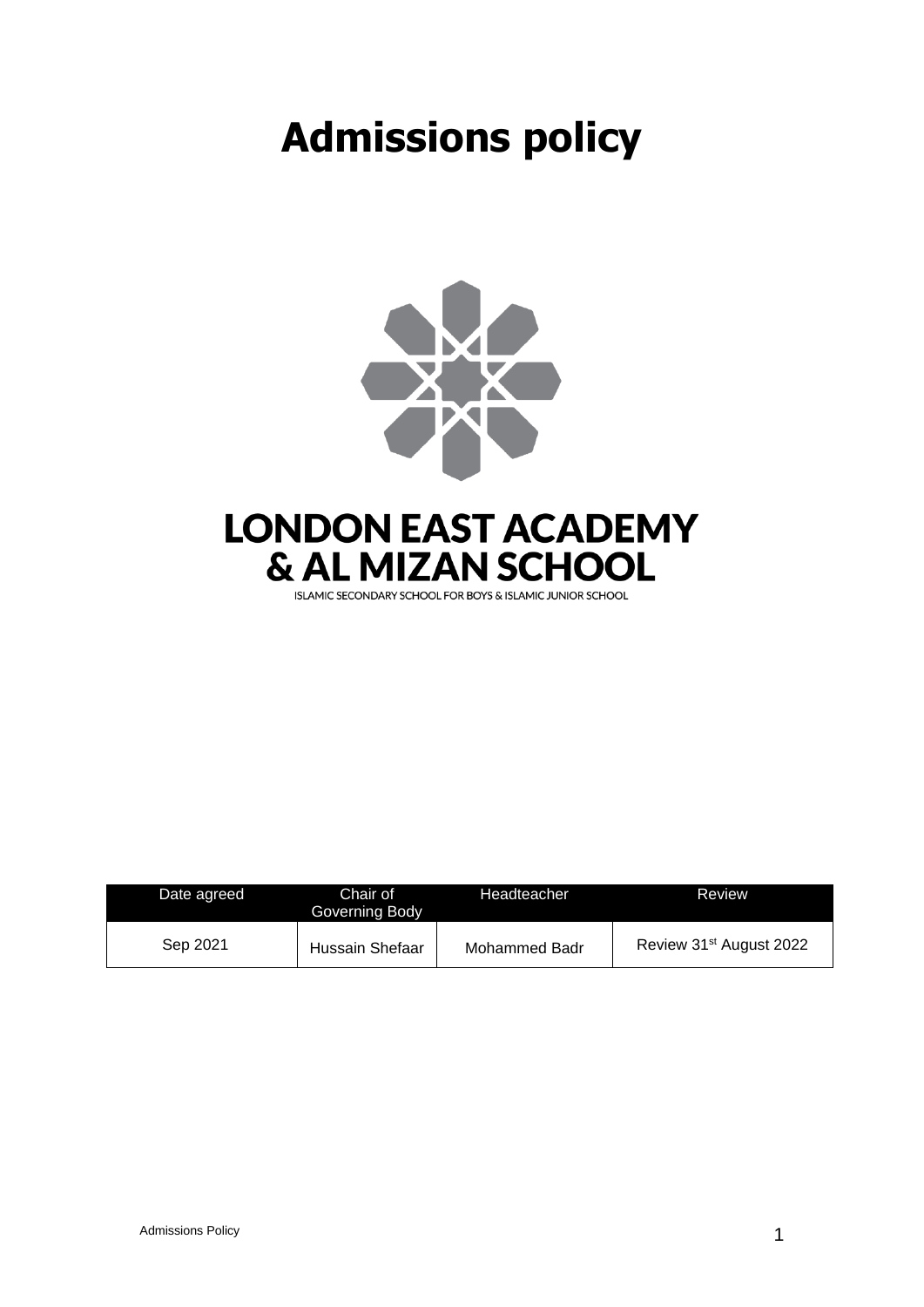### **ADMISSIONS POLICY**

Applications are welcome from all sections of the community, and applicants will be taken if they meet the admissions criteria.

The admission procedure is as follows:

- **(1)**All secondary applicants will be asked to take the Admission Test (AT) in English, Mathematics. A short list will be made on the basis of their admission test results. Students who are applying for spaces in year 3 at Al-Mizan or year 7 at London East Academy will be required to take the admission test if their most recent school report indicates that they are below expected in either English and/or Maths.
- **(2)**All Primary applicants (excluding year 1 and 2) will undertake the AT in English and Maths if their current grades are below expected in either English and/or Maths.
- **(3)**All applicants will be informed in writing if they have been successful or unsuccessful in being shortlisted after submitting their child's current school report and/or completing the AT. Unsuccessful applicants may reapply for the tests at a later date.
- **(4)**Short-listed candidates may be asked to attend an interview accompanied by a parent/guardian. They will be interviewed by a member of the admission panel and will be assessed using the following criteria:
	- **(a)** They (the student and the parent/guardian) share the school's vision and values.
	- **(b)** The parents/guardians are committed to be active partners to the school.
	- **(c)** The student (secondary) is able to read the Qur'an and has memorised or is committed to memorise by September of the year of Entry one Juz (1/30) of the Qur'an. The student (primary) is able to read Qaeda and has memorised some small surahs.
	- **(d)** The student has a track record of attendance (95% or above), good behaviour, and completion of homework.
	- **(e)** The student has obtained a certificate from his present school that he is working above the national expectation level in all core subjects.
	- **(f)** The parent/guardian has the means of paying fees for the duration of the candidate's study at the school.
- **(5)**Up to 34 places for year 7s and 30 places for year 3s will be offered to students who score the highest scores during the interview process.
- **(6)**All other students will be placed on the waiting list. The order in the waiting list will be determined by the score awarded to the student after the interview process.
- **(7)**Successful candidates offer will be conditional. The condition will include signing an agreement and paying fees for one term within the period of four weeks on receiving the offer letter. All remaining fees must be paid by the deadline dates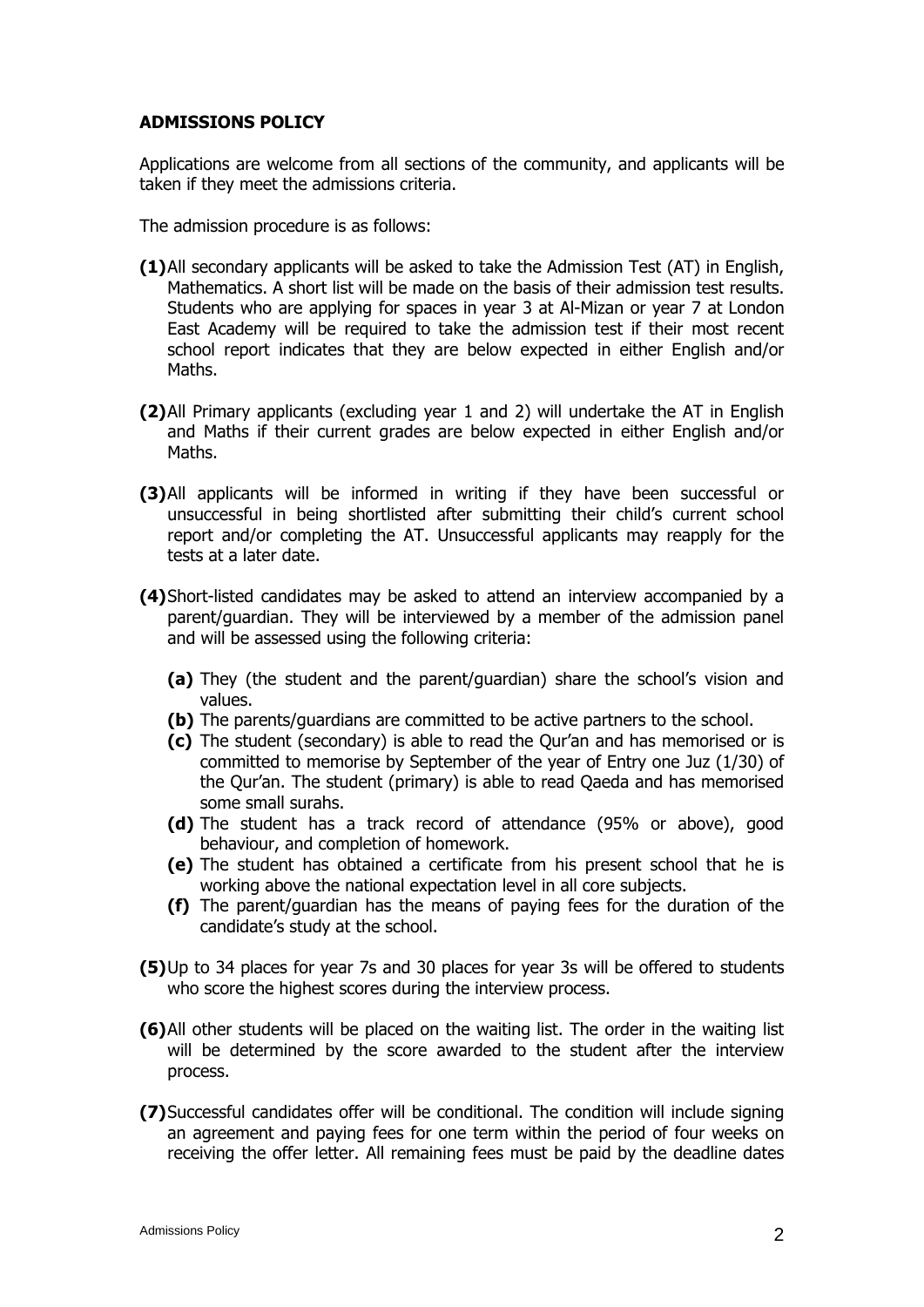stated in the offer letter. Failure to meet fee deadlines may result in the child being taken-off roll.

#### **Admissions Procedure**

- Parents should complete the Application Form provided by the school and submit with a photocopy of the student's birth certificate/passport.
- If the application form is completed fully, the student will be invited for the AT if deemed necessary.
- The Admission Test is taken and a short list is made. The AT is normally held at the end of October for school entry for the following academic year.
- If parents are making an application for an immediate start for the same academic year, special arrangements will be made for the AT.
- Parents and students are then invited for interview as soon as possible.
- When an offer is made, parents are given 10 days to accept the offer by paying at least one term's fees and a separate admissions fee, if no reply is received within this time, the place is offered to another applicant on the waiting list.
- Acceptance of a place implies compliance with the school's policies, rules and regulations. Parents will be asked to sign a Fees Contract and a Home/School Agreement.
- As soon as the payment and the paper work is submitted to the school it will be entered to the schools database(bromcom.com)

#### **Summary of Admissions Procedure**

The admission procedure is as follows:

- **Step 1** Complete the application form and sit the AT on the Entry Assessment Day.
- **Step 2** Those short listed are informed in writing.
- **Step 3**

Shortlisted students and their parents are interviewed.

• **Step 4**

Offer is made to successful candidates.

• **Step 5**

If fees are not paid within the due date, then the place will be offered to the next student on the waiting list.